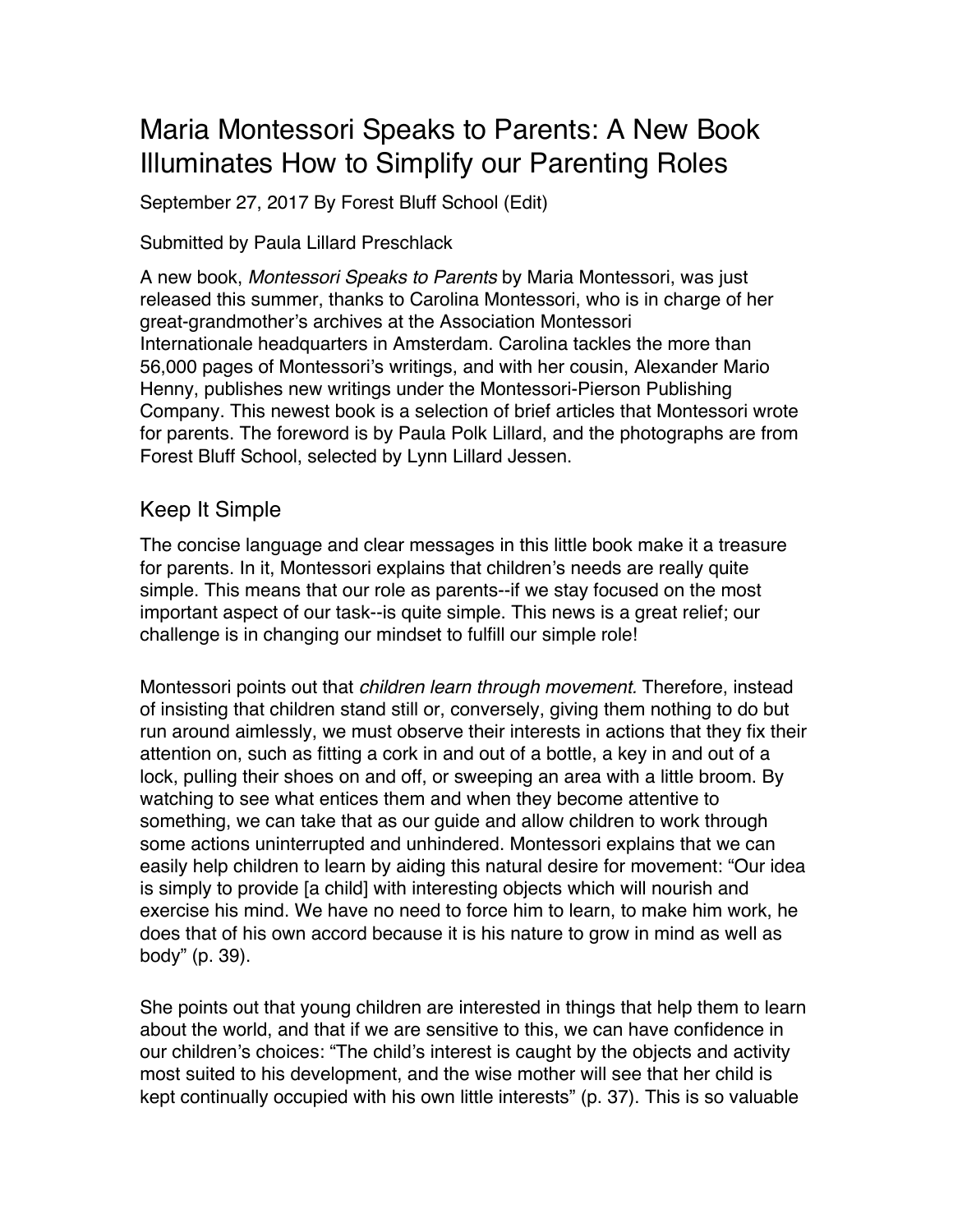because this is the way that our children form their intellects: "Children...develop their intelligence through activity" (p. 35). As parents, we can spot when an activity is beneficial because our children will do it again and again, as if trying to perfect their abilities to improve: "…most often a child persists until he himself does it right. This is perseverance which is so important a part of personality" (p. 41).

Choosing the daily activities of life as learning opportunities makes a perfect match for young children's needs and interests; these are the actions we must perform as adults on a daily basis. Rather than rushing through the motions of dressing, eating, and cleaning so that we can get the children out to some event, organized activity, or location, we can slow down and focus on what is right in front of us. The children love to learn to do things for themselves because these actions help them in so many aspects of their development simultaneously: "This is both education and movement, because there is a refinement of musculature coordination when the work is carefully done, and education through movement, because these activities involve judgment and will, self-discipline, and an appreciation of orderliness" (p. 31).

### Look Closely

Montessori encourages parents to look closely: "Watch him, forget that he is tediously picking up and dropping his rattle--that is your point of view--see him watching his own little fingers, see how he is interested in them. He is developing his muscles. If you watch him closely, you may see perhaps the little fingers open one by one instead of all together…gradually, he is becoming master of his own fingers" (p. 12).

We must restrain ourselves at times and allow the children to be free to move with purpose and interact with their environments, only interfering when there is an issue of safety or disrespect. Through their purposeful activity, our young children develop intellect, will, and internal discipline. This happens even when our children seem to be "playing": "The greater part of what you call 'play' is really work. Grown-ups think of play as a purposeless occupation that keeps children happy and out of mischief, but actually when children are left to play by themselves, very little of their activity is purposeless" (p.17).

Over and over, Montessori implores us to let the children be – to allow them to do these motions on their own, not to interfere and not to comment or narrate for them. She points out that having too many toys and "a nanny" to watch over their every movement are impediments to our children's development: "It is tremendously important that we should understand the spontaneous way in which the child develops himself" (p. 12). Of course, our children need to be kept safe and attended to. But ask childcare helpers to stand back or invite your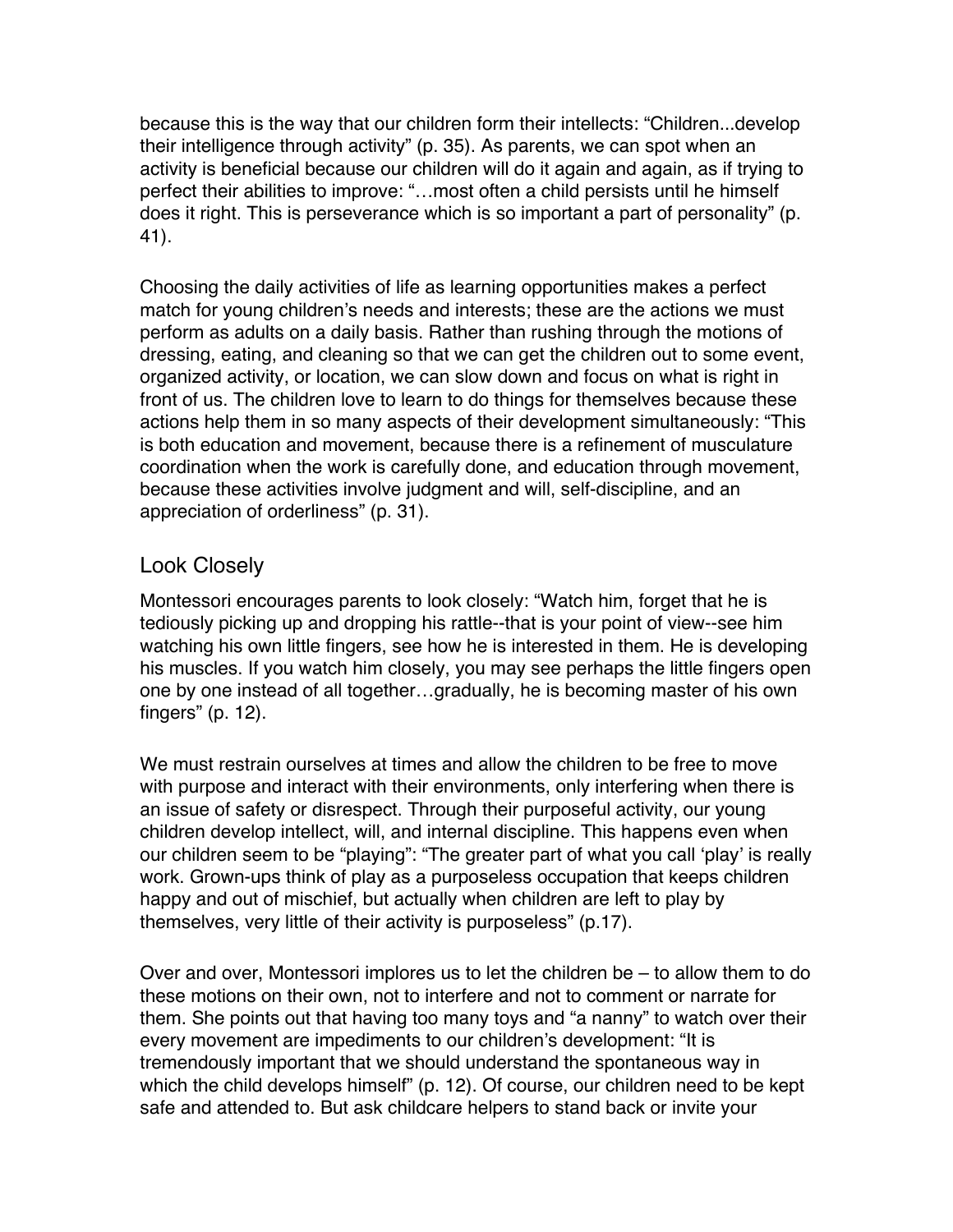young children to join with daily tasks. Our helpers need to know that we do not want them to interfere or thwart our children's attempts to do things for themselves--from dressing, eating, washing, and all other daily tasks around the home. Instead, we want them to slowly show our children how to do things for themselves and show them how to help us with daily tasks.

## Not To Always Have His Own Way!

Montessori cautions, "Do not think for a moment that I maintain that a child should always have his own way. That is not what I mean when I say it is wrong to thwart children. But there are two ways of trying to teach obedience. In the misguided old way children are simply told to do this and that, and that is all there is to it; they are punished if they are disobedient. Then there is the other way on which my entire system is founded. Ask from your child only what he can give you; that is, ask for obedience in such a way that your child will be glad to give it, and he will learn the habit of obedience easily because he has learnt it naturally" (p. 29-30).

What Montessori means here is to align your goals with those of your child, who is driven by an inner urge to move, to perfect his movements, and to interact with the environment around him. Children are driven to line up objects, to stack them on each other to build a tower, to arrange things, to scrub and wipe things, to open and close, to put things in and out of other objects. In all these motions, your young children are discovering the world around them, perfecting their own abilities to affect the environment, and developing their intelligence. They are exploring and forming their knowledge of gravity, physics, size, shape, texture, and so on. And during these interactions with the real world, there is no teacher, yet your children are learning!

### The Child's Important Task

Ultimately, we must understand that adults act to change the environment and to use as little effort as necessary. We have created vacuum cleaners and other machines to help us to be more efficient and effective. (I put computers and smart phones in this category.) But the child is at work to build himself as a human being, and he needs to function at his fullest capacity to delve into the details of tasks and to exercise his maximum effort. He tries to work all the time by being active. Our job as adults is to allow him to do this *imperative* work. The outcome will be the some of the characteristics we'd like to see all children develop: persistence, resilience, problem solving abilities, collaboration, motor control, self-discipline and restraint, creativity and imagination.

So, instead of thwarting your children's desires to be active by trying to force them to be still or implanting a diversion that is not in sync with their